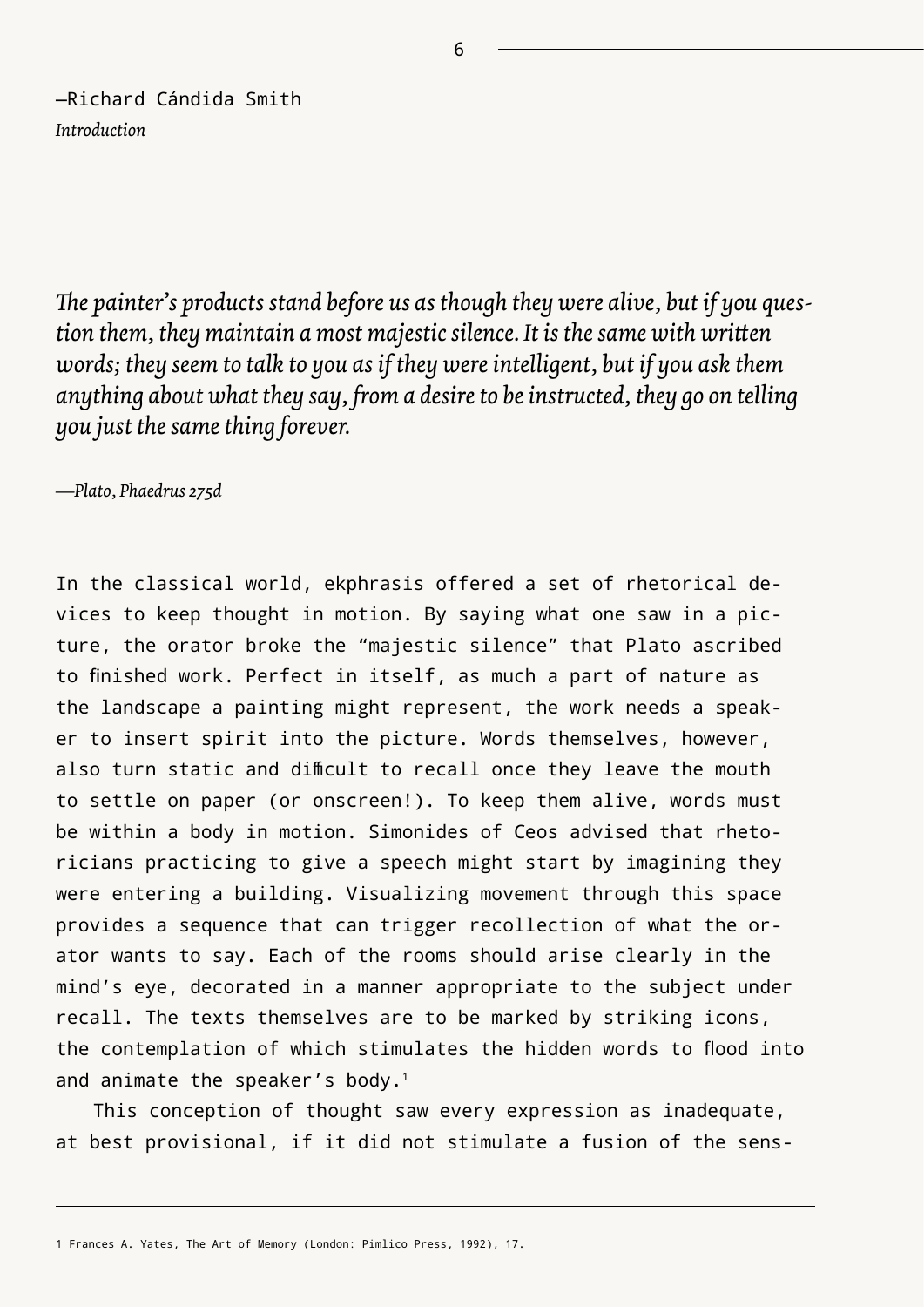es. In and of itself, language is too slippery to hold onto with confidence. Vision provides, within this scheme, more precise sensations, so words need to be covered with forms that the eye can master. Images, however, do not appear unless the body first puts itself in motion through space. A search for visual cues serves as prelude to an effective performance making the recalled word present in every part of the body. Tongue, eye, feet, hands, hips, chest are all equally engaged in and equally necessary to the machinery of recall and response. As Plato suggested in his dialogue *Phaedrus*, the notation of words on paper had proved a useful tool for reminding people of things they had forgotten. For precisely that reason, however, writing invited amnesia as it disengaged humanity from a deep, embodied connection with experience. A turn to more physical arts is needed to reignite the spirit trying to understand its place in the universe.<sup>2</sup>

In the neo-Platonist tradition, what connected all types of expressions was their status as projections from the world of forms. When language or art acted as if it was a self-sufficient, independent reality, it declined into shadows, ephemeral and therefore seemingly novel and exciting — an illusion because any return reveals how dead most supposedly creative work becomes after the initial thrill is gone. By triangulating between language, vision, song, and dance, the lover of truth might move beyond the fragmentary world of appearances to glimpse the bright world of ideas, the natural home of the soul.

The magic of the professional artist is an ability to reproduce a sense of shared space outside of immediate face-to-face encounters. An art object connects the viewer to the artist through a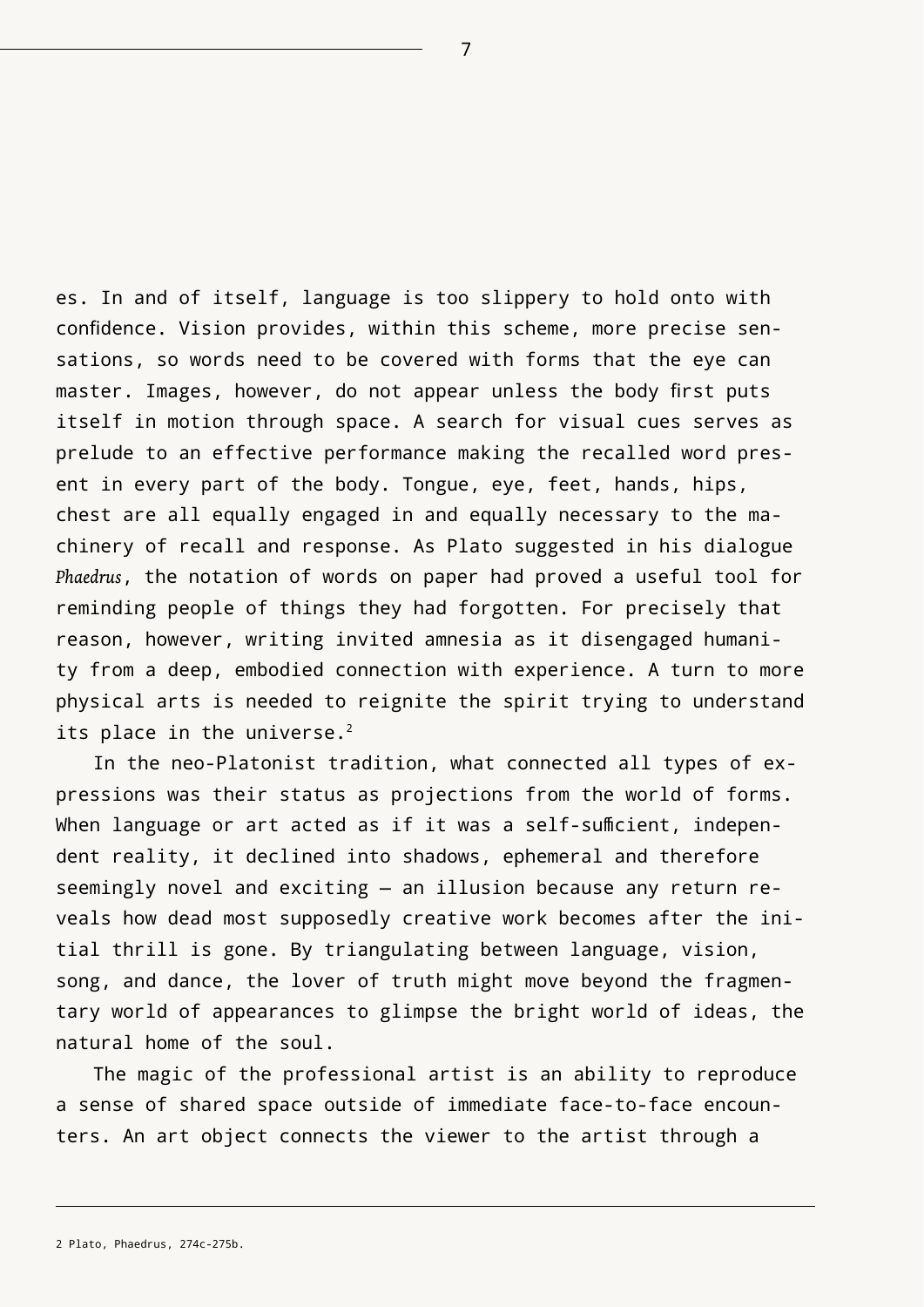—Cándida Smith

shared set of physical responses that become stronger and stronger the more the viewer explores the work. An art object connects viewers as well without them having to speak to each other. Yet people enjoy talking about work they have seen, particularly when it elicits a strong physical response. What do words add that are so important that an artwork is in danger of disappearing without their presence? Francis Ponge thought that the semantic thickness of words restores and replenishes the material thickness of things by "increasing the quantity of our qualities."<sup>3</sup> Every verbal account introduces new types of words that play against each other simultaneously as communities grasp to feel possibilities for connection. A verbal kaleidoscope reveals alternative modes of relating, some but not all incompatible. Gesture devolves into negotiation over preferred meanings and how unexpected responses might transform the nature of the contact. From this transfigured sense of connection should flow a future with room for broader ranges of difference. Ponge invokes a familiar, haunting dream of integration achieved through expressive gestures transcending the here and now with intimations of a previously unthinkable fullness of contact that, curiously, words convey most strongly.

When Gerrit Joost de Jonge contacted me about the second installment of his exploration of ekphrasis, he emphasized that he wanted unpredictable, open-ended exchange between people from different backgrounds: "I wish to offer you the selection of one of the paintings of which I have enclosed images below. If you like to join in, please let me know which work you'd like to receive & where I may send it!  $:-$ ) You would be free to write as you like, and approach the realm of the ekphrastic from your own field, your

8